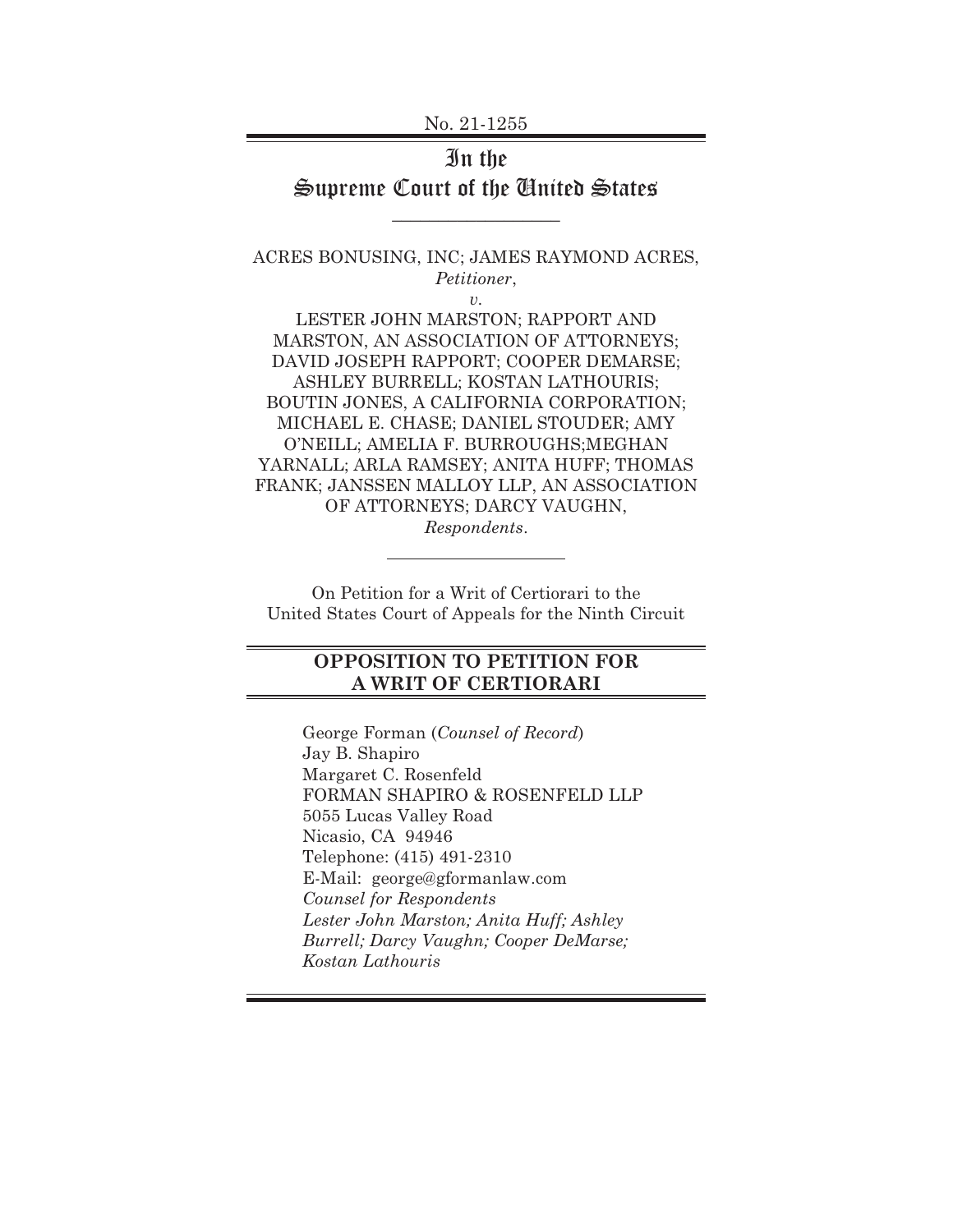## i

## **TABLE OF CONTENTS**

| REASONS FOR DENYING THE PETITION 11                          |    |
|--------------------------------------------------------------|----|
| THE PETITION SHOULD BE<br>L.<br>DENIED AS PREMATURE          | 12 |
| <b>SUBSTANTIVE REASONS FOR</b><br>H.<br>DENYING THE PETITION | 13 |
|                                                              |    |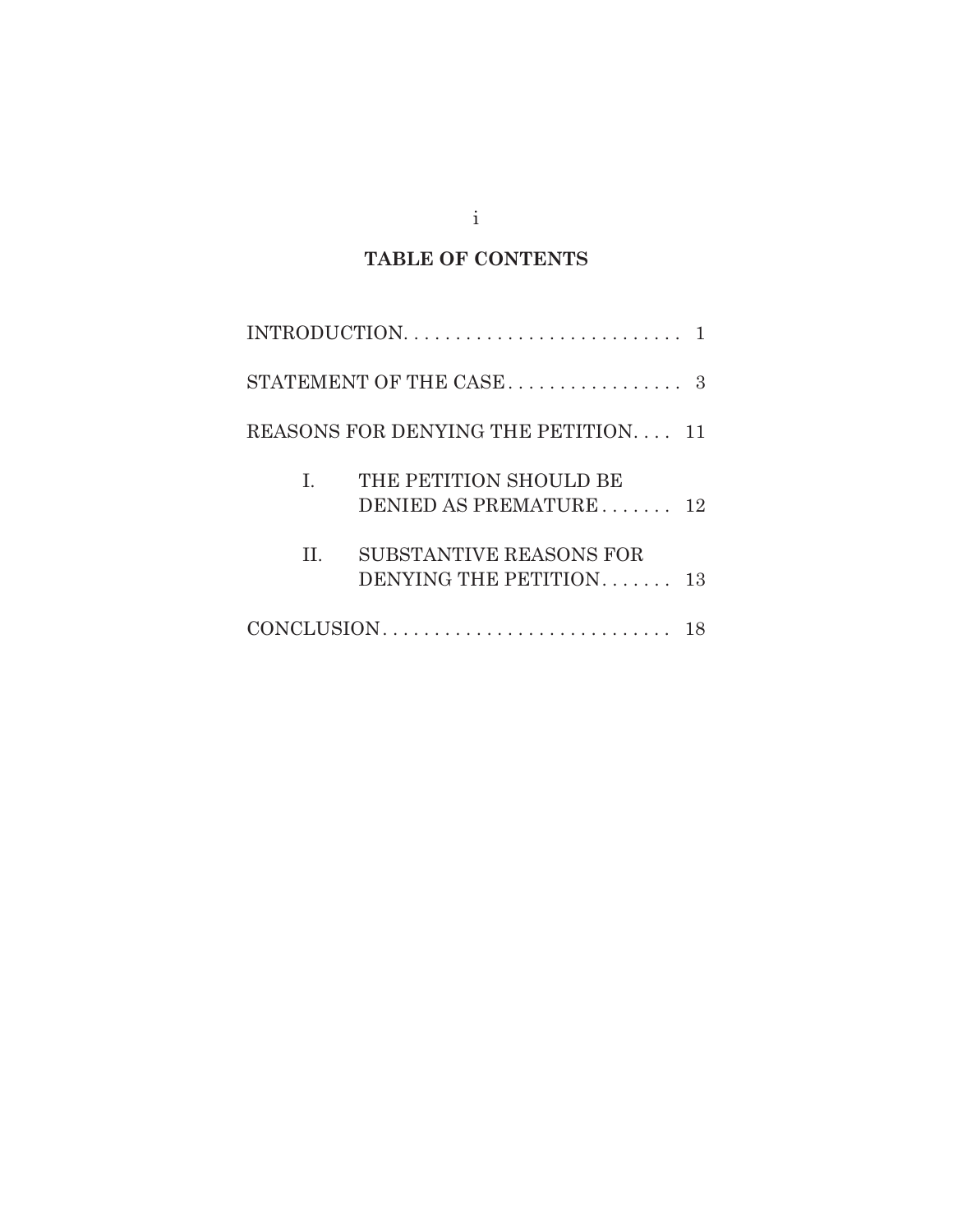#### **TABLE OF AUTHORITIES**

Cases *Acres Bonusing, Inc. v. Marston*, 17 F.4th 901 (9th Cir. Nov. 5, 2021) ............ 7 *Acres v. Marston, et al.*, Sup. Ct. No. 34-2018-00236829-CU-PO-GDS..... 3 *Acres v. Marston*, 71 Cal. App. 5th 859 (2021), Petition for Review Denied, No. S272460 (Feb. 23, 2022) . . . . . . . . . 7, 8 *Acres v. Marston*, 72 Cal. App. 5th 417, 287 Cal. Rptr. 3d 327 (2021) 7 *Antoine v. Byers Anderson*, 508 U.S. 529 (1993) ..................... *passim Blue Lake Casino Hotel v. Acres et al.*, Tribal Court for the Blue Lake Rancheria, Case No. C-15-1215 LJM......................... *passim Clay v. Allen*, 242 F.3d 679 (5th Cir. 2001) . . . . . . . . . . . . . . . . . 14 *Ex Parte Virginia*, 100 U.S. 339 (1880) . . . . . . . . . . . . . . . . . . . . . . . . 15 *Forrester v. White*, 484 U.S. 219 (1988) ..................... *passim*

#### ii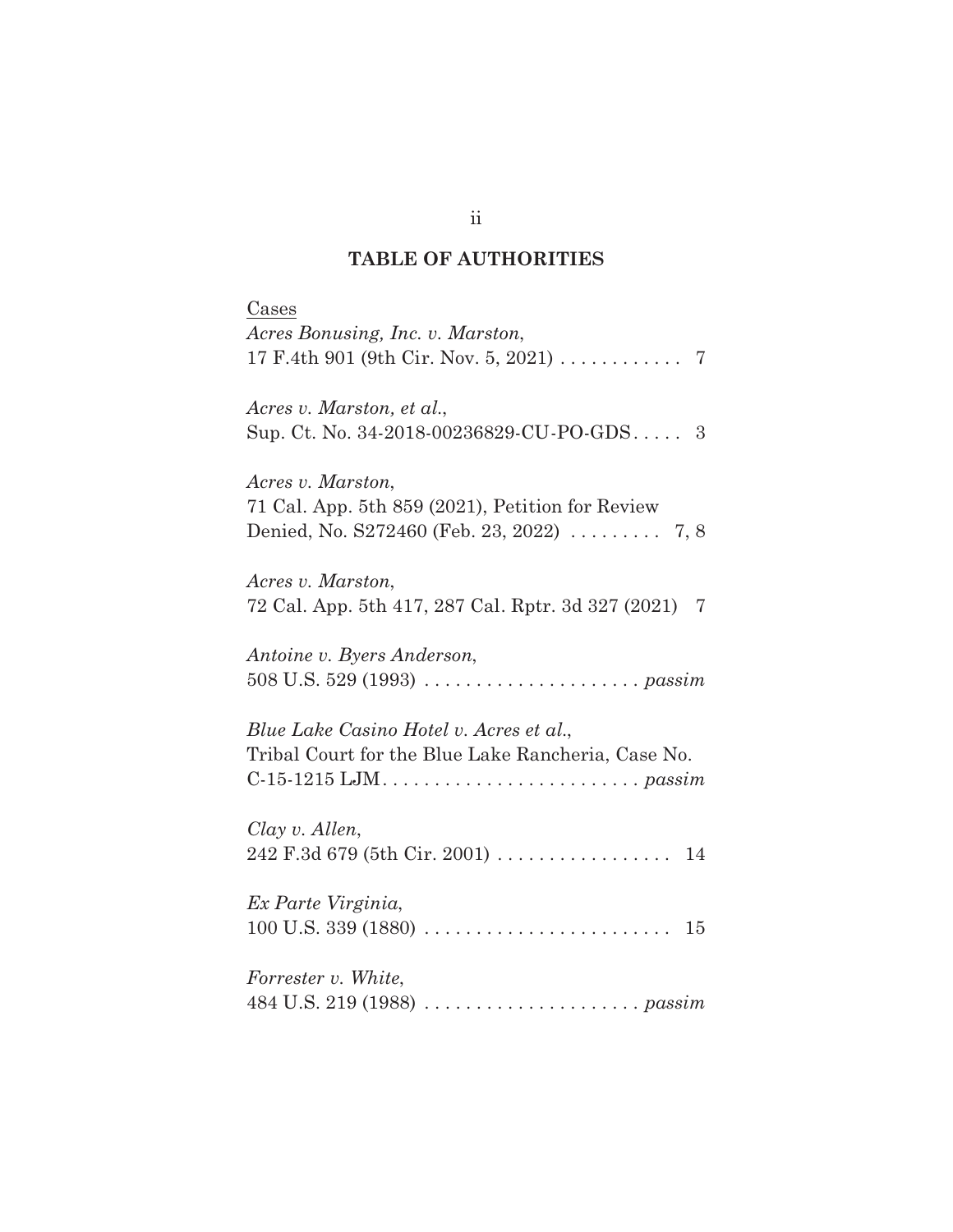| Gross v. Rell,<br>585 F.3d 72 (2nd Cir. 2009)  14            |  |
|--------------------------------------------------------------|--|
| Ibeabuchi v. Johnson,<br>744 F. App'x 449 (9th Cir. 2018) 14 |  |
| In re Castillo,                                              |  |
| Lorenz v. Suter,                                             |  |
| Maness v. Dist. Ct.,<br>495 F.3d 943 (8th Cir. 2007)  14     |  |
| Mireles v. Waco,                                             |  |
| Moore v. Brewster,                                           |  |
| Moore v. Rosenblatt,<br>749 F. App'x 604 (9th Cir. 2019)  14 |  |
| Oliva v. Heller,<br>839 F.2d 37 (2nd Cir. 1988)  14          |  |
| Santa Clara Pueblo v. Martinez,                              |  |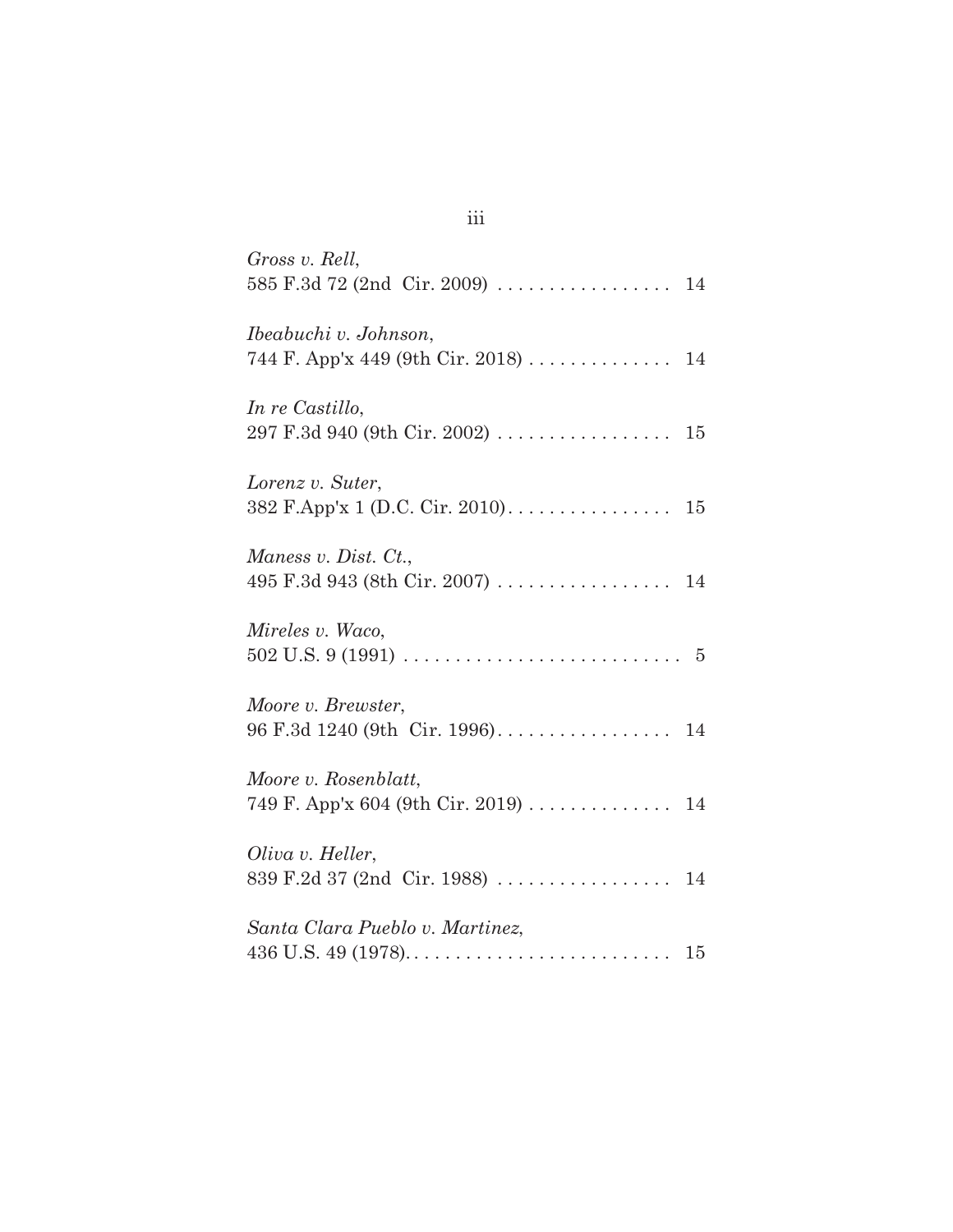| Sindram v. Suda,                                                                                                              |
|-------------------------------------------------------------------------------------------------------------------------------|
| Snyder v. Nolen,                                                                                                              |
| Stump v. Sparkman,                                                                                                            |
| Statutes & Regulations<br>$25 \text{ U.S.C.} \S 1303 \ldots \ldots \ldots \ldots \ldots \ldots \ldots \ldots \ldots \quad 15$ |
|                                                                                                                               |
| $42 \text{ U.S.C.} \S 1985 \ldots \ldots \ldots \ldots \ldots \ldots \ldots \ldots \ldots \quad 14$                           |
| Federal Rule of Civil Procedure $12(b)(1)$ 2, 12                                                                              |
| Federal Rule of Civil Procedure $12(b)(2)$ 2, 12                                                                              |
| Federal Rule of Civil Procedure $12(b)(6)$ 2, 12                                                                              |
| Federal Rule of Civil Procedure 12(e)  passim                                                                                 |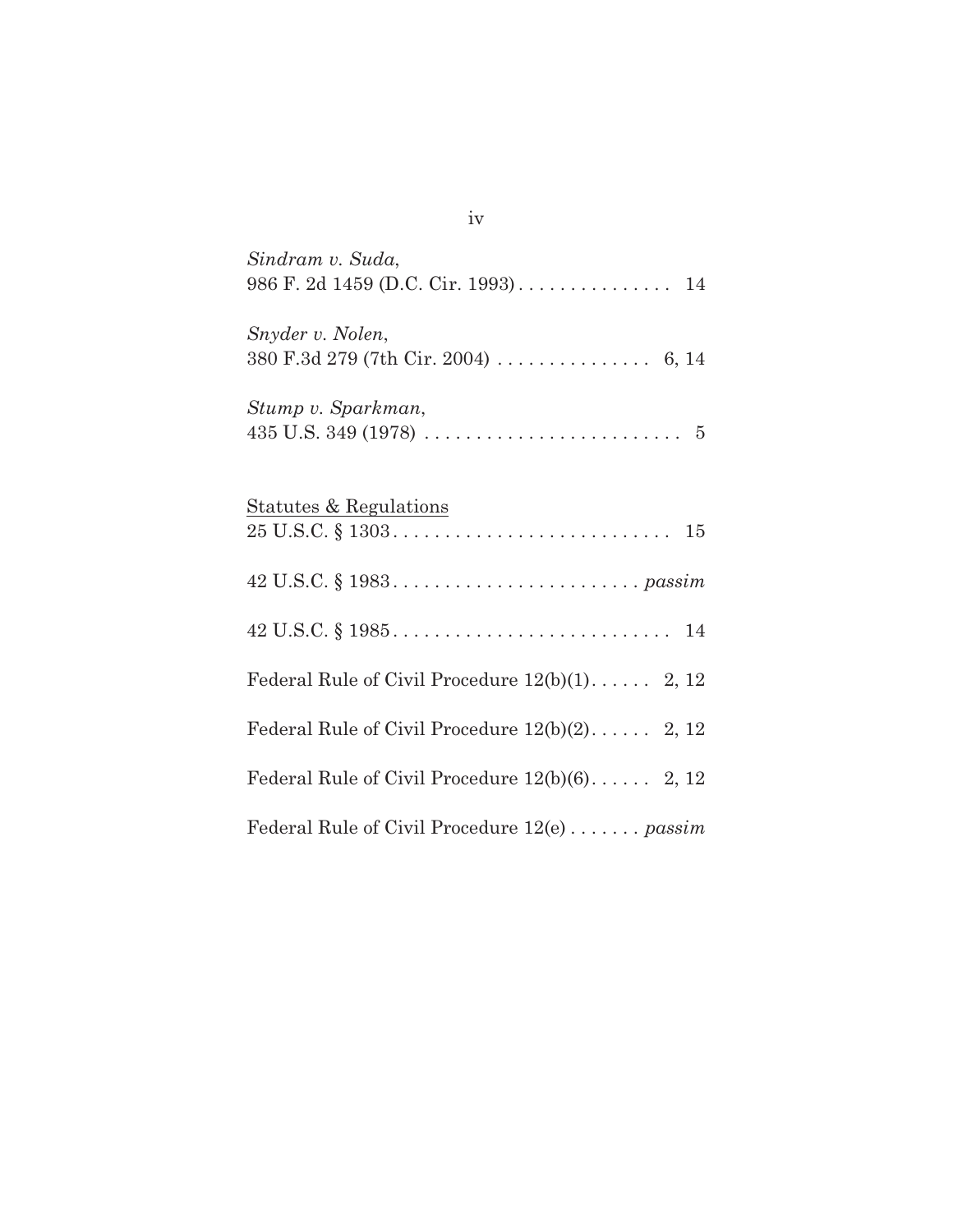#### **INTRODUCTION**

There are at least three reasons why the Petition does not warrant this Court's review.

First, contrary to Petitioners' contention, there is not a split among several Circuits about whether judges, law clerks and court clerks possess absolute or merely qualified judicial or quasi-judicial immunity to suits for money damages. The cases upon which Petitioners base their assertion of the existence of a Circuit split involve actions arising under 42 U.S.C. § 1983 or similar statutes that allow suits for money damages for deprivation of civil rights, where the issue of absolute or qualified immunity is most relevant. No such claim is made in this case, and even in the context of cases based on claimed violations of civil rights, what Petitioners contend is a split is a difference in semantics, rather than substance.

Second, although the Ninth Circuit did not cite this Court's decision in *Antoine v. Byers Anderson*, 508 U.S. 529 (1993), the panel followed *Anderson's* analytic framework in affirming the district court's decision that the Tribal Court's Chief Judge Lester Marston ("Judge Marston"), Court Clerk Anita Huff ("Clerk Huff") and Law Clerks Ashley Burrell, Darcy Vaughn, Cooper DeMarse and Kostan Lathouris (collectively "Law Clerks") are entitled to absolute judicial or quasi-judicial immunity. The Ninth Circuit did *not* hold that absolute judicial or quasi-judicial immunity attaches to individuals simply because of their titles or performance of merely administrative duties, nor have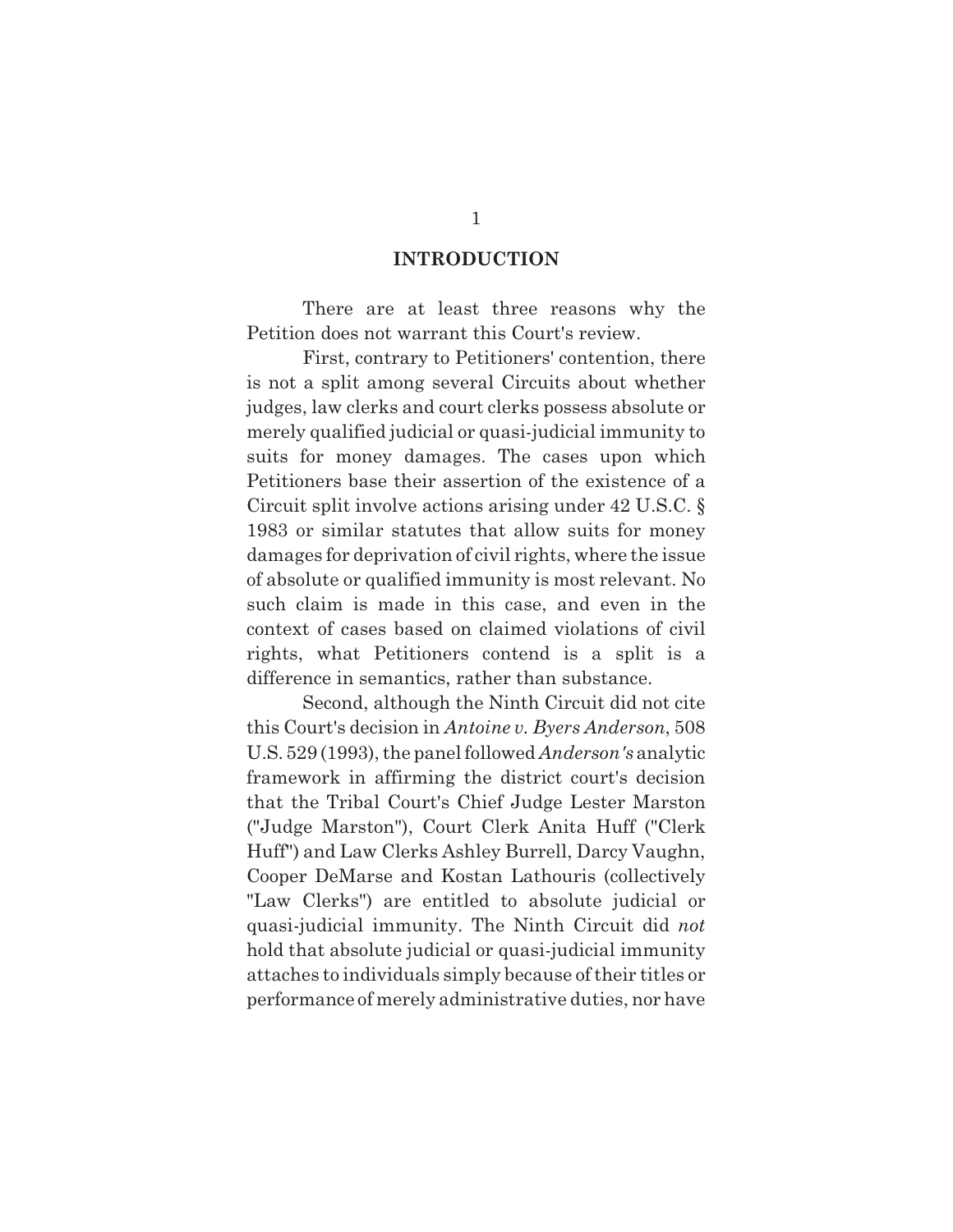other Circuits under similar factual circumstances; instead, the panel focused on the Respondents' functions in the adjudicatory process.

Third, the Ninth Circuit has remanded the case to the district court for further proceedings regarding the eleven remaining defendants<sup>1</sup> not cloaked with absolute judicial or quasi-judicial immunity. These defendants have not yet filed answers. Instead, the remaining defendants have filed motions to dismiss under F.R.Civ.P.  $12(b)(1)$ ,  $(2)$  and  $(6)$  based on the same allegations of the Complaint as apply to Judge Marston, Clerk Huff and the Law Clerks, and several also have moved under F.R.Civ.P. 12(e) for a more definite statement.<sup>2</sup> If the district court grants the motions to dismiss for failure to state a claim on which relief may be granted, and thereafter Petitioners are unable to cure the deficiencies by alleging facts sufficient to state a cognizable claim on which relief may be granted on the one federal claim in their Complaint, the case would become moot even as to Judge Marston, Clerk Huff and the Law Clerks, leaving nothing for this Court to decide.

<sup>&</sup>lt;sup>1</sup> The Petition lists as "Respondents" all of the persons and entities named as defendants in the district court, but the question presented by the Petition pertains only to Judge Marston, Clerk Huff and the Law Clerks. On remand, the other Respondents remain defendants, and thus are referred to as such.

 $2$  Currently scheduled to be heard or submitted without oral argument on May 18, 2022.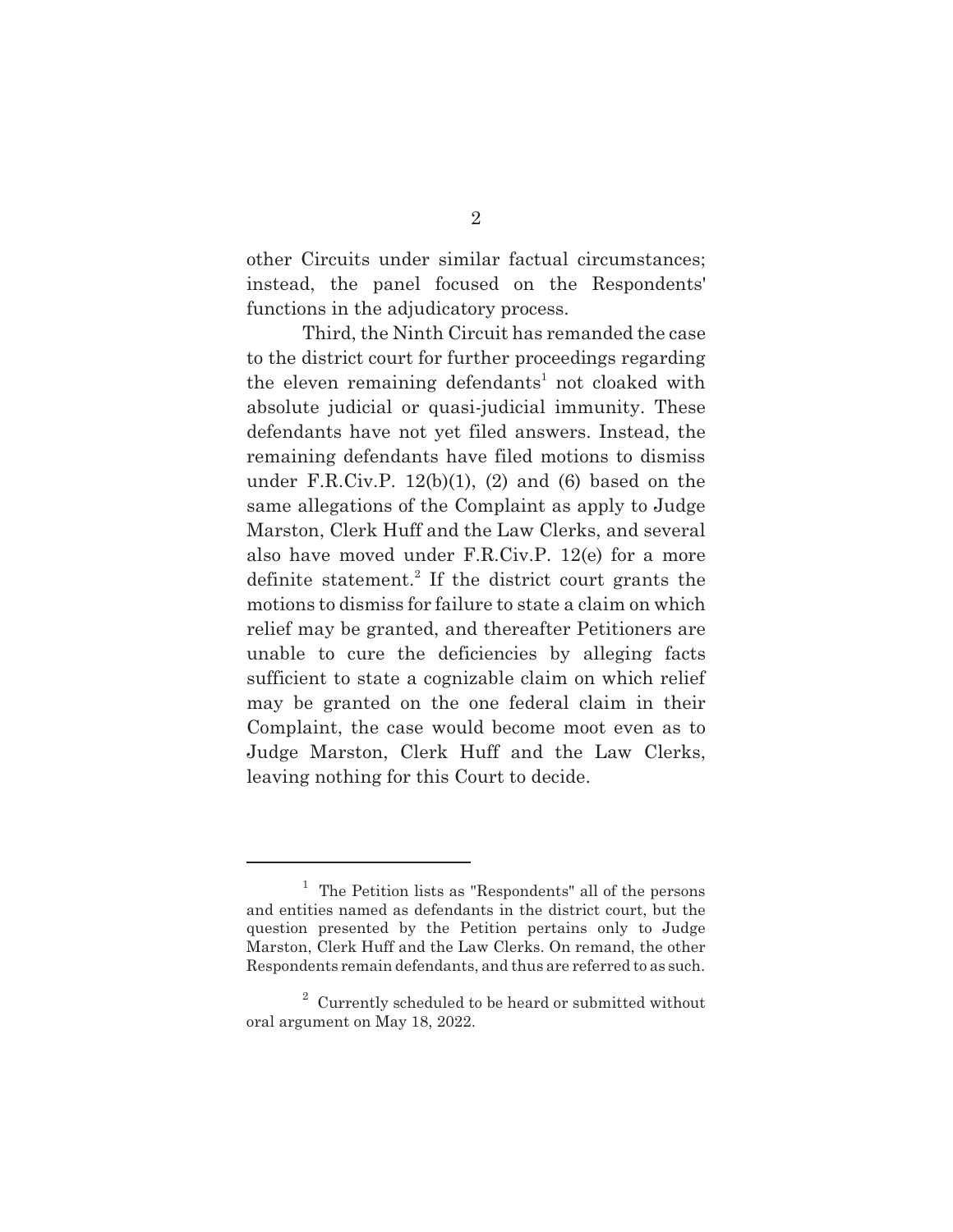#### **STATEMENT OF THE CASE**

The dispute giving rise to Petitioners' district court action originated in a lawsuit brought in the Tribal Court of the Blue Lake Rancheria ("Tribe"), a federally recognized Indian Tribe. In that case, *Blue Lake Casino Hotel v. Acres et al.*, Tribal Court for the Blue Lake Rancheria, Case No. C-15-1215 LJM, hereinafter "*Blue Lake v. Acres*", the Tribe sued Petitioners to recover the money that the Tribe paid to Petitioners for a gaming system for its Blue Lake Casino that failed to perform as Petitioners had represented. Judge Marston was the original presiding judge in the tribal court case, but later voluntarily recused himself and appointed the Hon. James N. Lambden, a retired justice from the California Court of Appeal to replace him. Eventually, Judge Lambden granted Petitioner Acres' motion for summary judgment, after which the Tribe voluntarily dismissed its claims against ABI.

Petitioner Acres first filed suit in the California Superior Court<sup>3</sup> seeking millions of dollars in damages against Judge Marston,Clerk Huff, the Law Clerks, the Tribe's Vice Chairperson/Tribal Administrator/ Casino CEO Arla Ramsey ("Ramsey"), former Casino executive and Tribal Director of Economic Development Thomas Frank( "Frank"), the Tribe's outside General Legal Counsel David Rapport

<sup>3</sup> *Acres v. Marston, et al.*, Sup. Ct. No. 34-2018-00236829- CU-PO-GDS.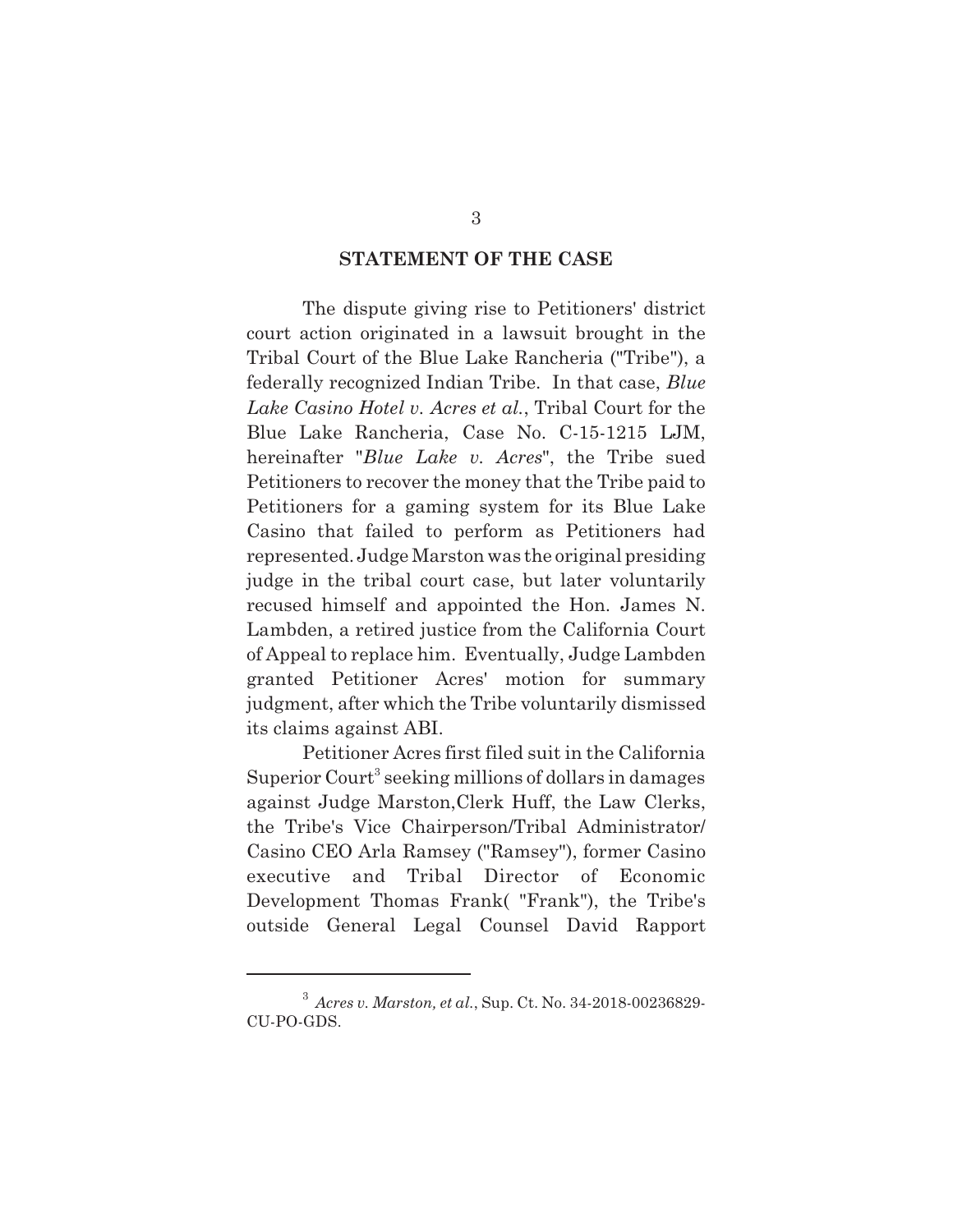("Rapport"), an association of sole practitioners known as "Rapport and Marston" ("R&M"), two law firms (Boutin Jones, and Janssen Malloy); and various individual attorneys associated with those law firms that represented the Tribe in *Blue Lake v. Acres*, and successfully defended the Tribal Court, Judge Marston and Clerk Huff against Petitioner Acres' two federal district court lawsuits that sought and failed to halt the Tribal Court proceedings.

The Superior Court dismissed the action against all of the named defendants on the basis that the Tribe was the real party in interest, and thus that the action was barred by the Tribe's sovereign immunity. As to Judge Marston, Clerk Huff and the Law Clerks, the Superior Court also held, based on its review of both federal and California case law, that the action was barred by their absolute judicial or quasi-judicial immunity.

Petitioner Acres appealed from the Superior Court's judgment dismissing the action. While that appeal was pending, Petitioner Acres and his company (ABI) filed suit in the U.S. District Court against all of the defendants named in the Superior Court action, based on exactly the same facts. The only material differences between Petitioner Acres' Superior Court action and Petitioners' district court action were that Petitioner ABI, which is wholly owned and controlled by Petitioner Acres, alone sought relief on the seven state-law claims that the Superior Court had dismissed, and both Petitioners joined in a new claim under RICO, based on the same facts as Petitioner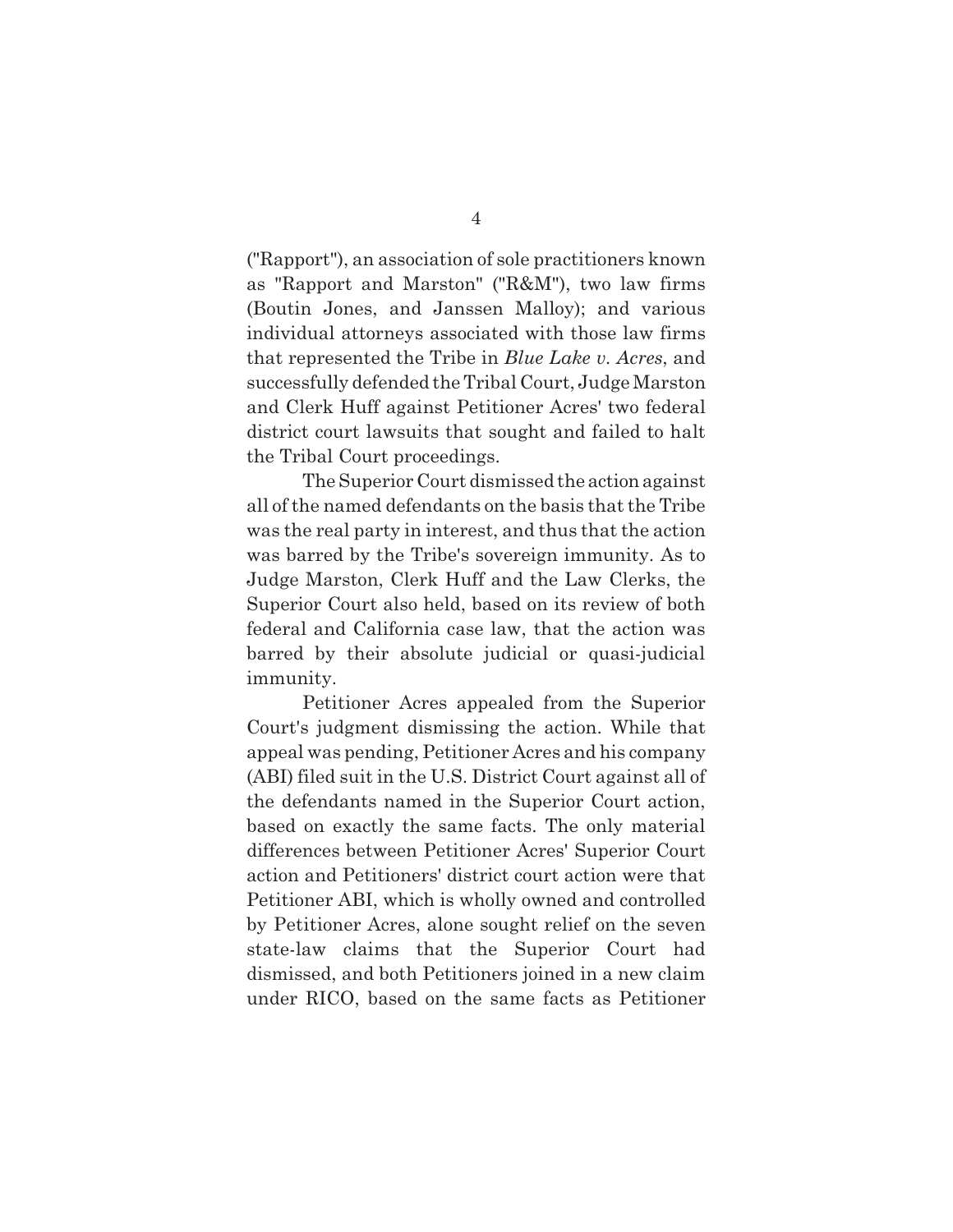ABI's state-law claims.

As had the Superior Court, the district court found that the Tribe was the real party in interest, and on that basis dismissed the action against all of the named defendants, holding that they were cloaked with the Tribe's unwaived sovereign immunity. Pet. App. 56a. Citing this Court's holdings in *Stump v. Sparkman*, 435 U.S. 349 (1978) and *Mireles v. Waco*, 502 U.S. 9 (1991), the district court found as an alternative ground for dismissal of Judge Marston, Clerk Huff and the Law Clerks that their alleged acts or omissions regarding Petitioners were judicial or quasi-judicial acts directly related to performing their respective roles in the adjudication of *Blue Lake v. Acres*; thus, the action against those defendants was barred by absolute judicial or quasi-judicial immunity. Pet. App. 58a. Petitioners appealed.

The Ninth Circuit determined that the Tribe was not the real party in interest because a judgment would not expend itself on the Tribe's treasury, and on that basis reversed the district court's judgment that the Tribe's sovereign immunity compelled dismissal of the entire action. However, the Ninth Circuit affirmed the district court's dismissal of the action as against Judge Marston, Clerk Huff and the Law Clerks based on its determination that the functions these court personnel performed entitled them to absolute judicial or quasi-judicial immunity.

As to Judge Marston, the Ninth Circuit "easily conclude[d]" that he possessed absolute judicial immunity because all of his actions—initially deciding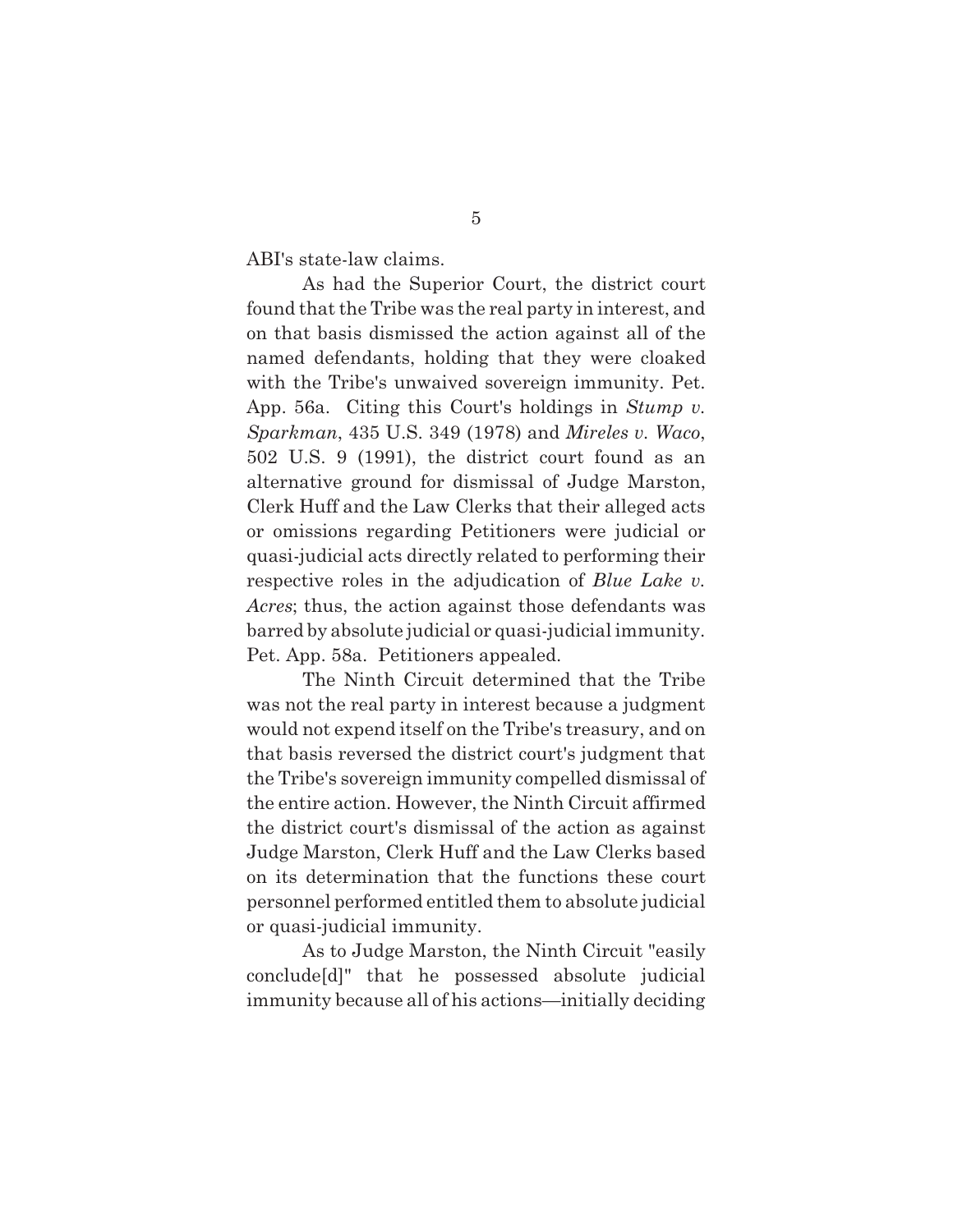not to recuse himself, ruling on procedural motions, discussing the case with his law clerks, and eventually recusing himself—were "all functions 'normally performed by a judge'[.]" Judge Marston's activities off the bench had nothing to do with either Petitioners or *Blue Lake v. Acres*, and thus were not actionable. App. 29a.

The Ninth Circuit affirmed the district court's determination that Clerk Huff possessed absolute quasi-judicial immunity, citing circuit authority recognizing that such immunity protects court clerks from actions seeking money damages based on alleged civil rights violations, "when they perform tasks that are an integral part of the judicial process."4 App.30a. Petitioners' Complaint did not allege that Clerk Huff violated any constitutionally protected civil rights or acted in excess of her jurisdiction; rather, the only specific acts by Clerk Huff identified in Petitioners' Complaint consisted of her initial mistaken issuance of the wrong summons—an error she promptly corrected—and her rejection of a filing by Petitioner Acres that she determined did not comply with the Tribal Court's rules. Had she allowed the filing of non-compliant papers, Judge Marston would have stricken them, so her action, which required her to evaluate the filing in light of the Tribal Court's rules, was quasi-judicial, not purely administrative.

<sup>&</sup>lt;sup>4</sup> Thus distinguishing such actions from those relating solely to internal court administration, or that are *ultra vires*, such as removing a court filing for purely personal reasons, as in *Snyder v. Nolen*, 380 F.3d 279 (7th Cir. 2004).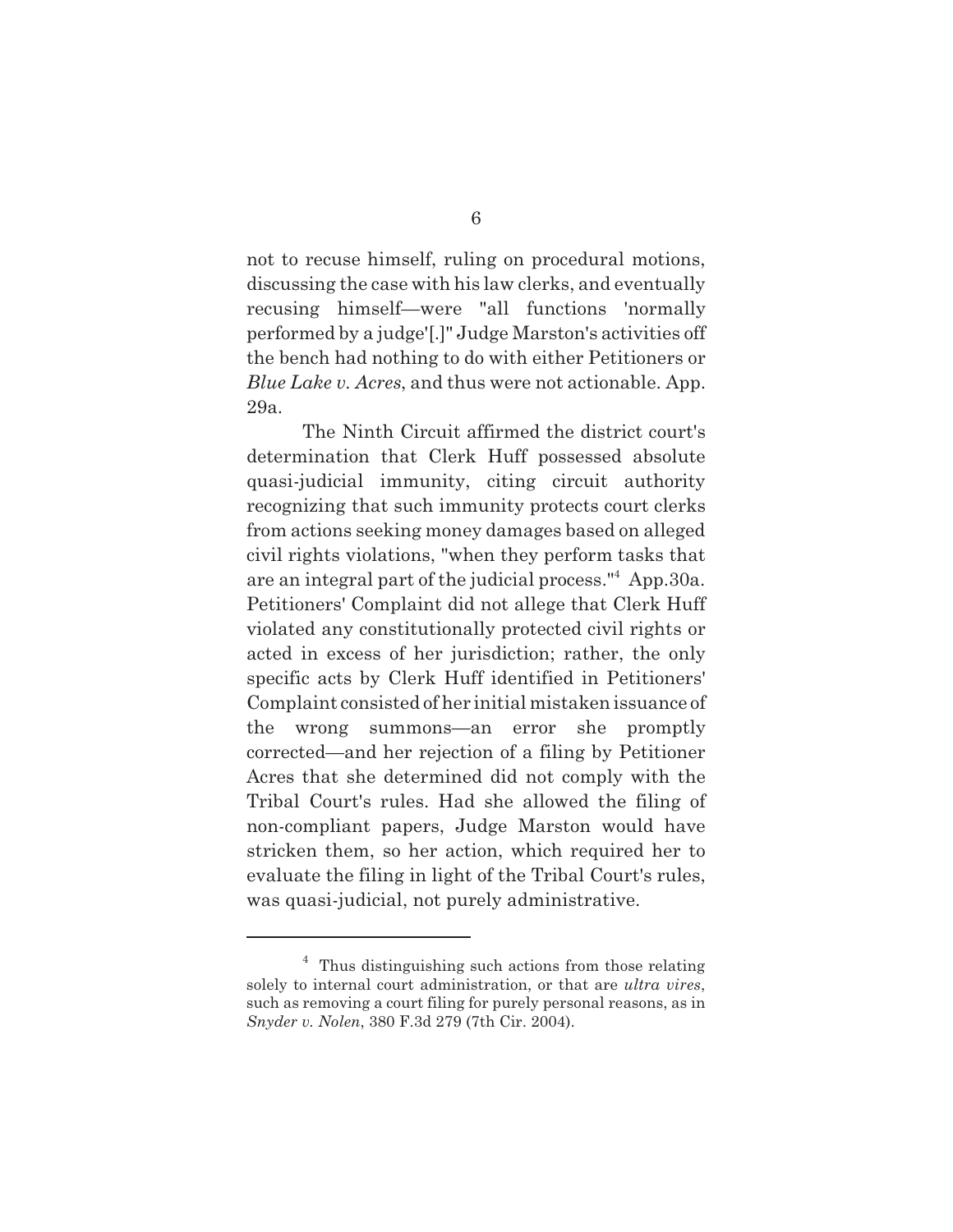The Ninth Circuit also determined that Judge Marston's Law Clerks' functions were "... most intimately connected with the judge's own exercise of the judicial function[,]" and on that basis affirmed their entitlement to absolute immunity. App. 30a. The Ninth Circuit noted that the outside activities of Judge Marston's Law Clerks did not form a basis for Petitioners' claims.<sup>5</sup>

After the Ninth Circuit entered its judgment, the California Court of Appeal entered its judgment in *Acres v. Marston*, 71 Cal. App. 5th 859 (2021), Petition for Review Denied, No. S272460 (Feb. 23, 2022). The California Court of Appeal agreed with the Ninth Circuit that the Tribe was not the real party in interest, and thus that tribal sovereign immunity did not bar the action. The California Court of Appeal also agreed with the Ninth Circuit that Judge Marston, Clerk Huff and Judge Marston's Law Clerks were protected by absolute judicial or quasi-judicial immunity under this Court's and California precedents. *Acres v. Marston*, 72 Cal. App. 5th 417, 442, 287 Cal. Rptr. 3d 327, 343 (2021). The Court of Appeal's final judgment specifically found that Petitioner Acres had not been harmed by Judge Marston's initial assignment of the case to himself,

<sup>5</sup> "Although the complaint also asserts that these defendants performed other outside work, that outside work does not form the basis of any of plaintiffs' claims." *Acres Bonusing, Inc. v. Marston*, 17 F.4th 901, 916 (9th Cir. Nov. 5, 2021); *see also*, *Acres v. Marston*, 71 Cal. App. 5th 859, 884 (2021) ["But Acres has not alleged that he was harmed simply because these respondents provided legal advice on these topics."]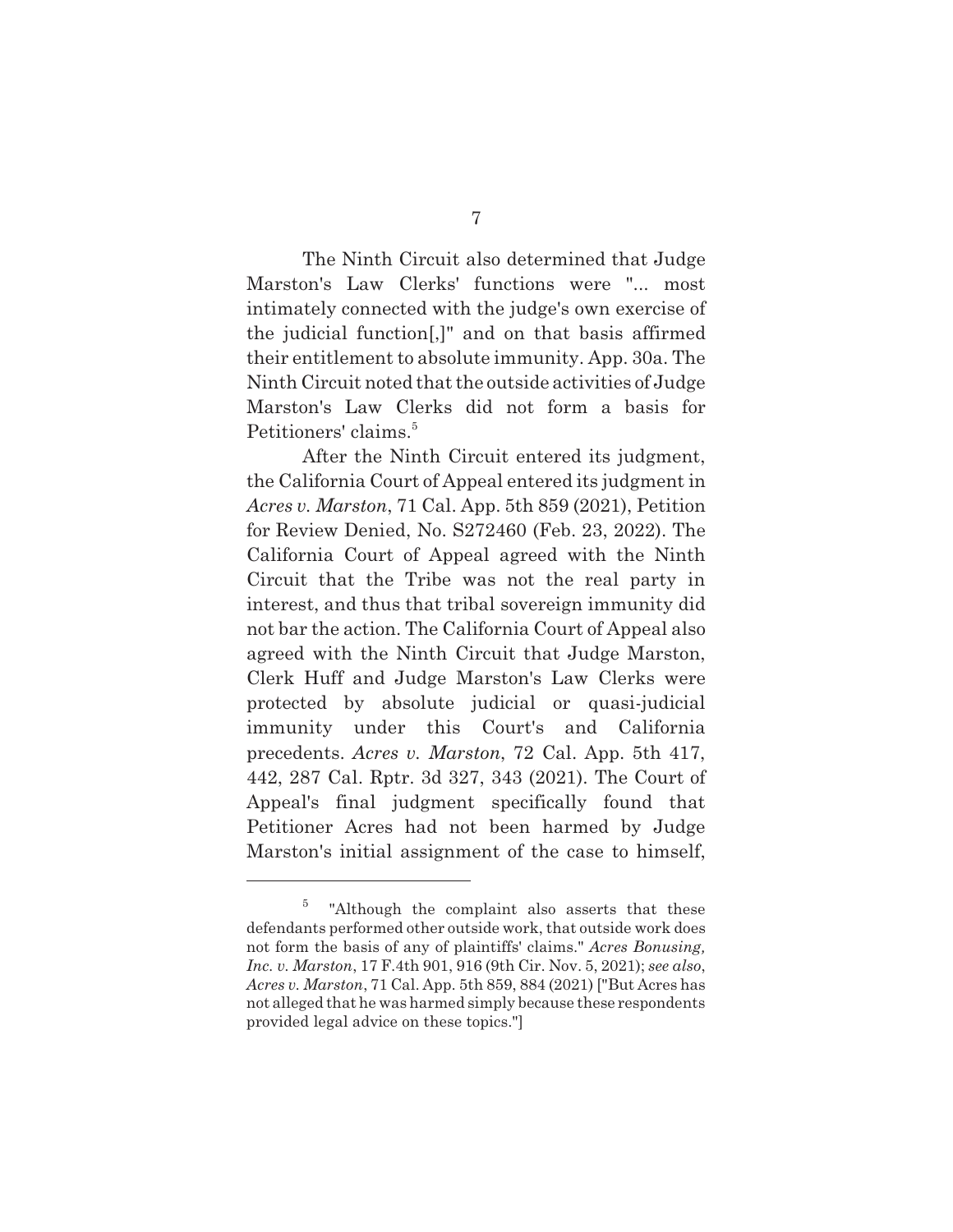hiring of the Law Clerks, or by his or their activities unrelated to the adjudication of *Blue Lake v. Acres*. 6 The Court of Appeal found likewise regarding Clerk Huff.<sup>7</sup>

Thus far, the "record" in this action consists of the Complaint, Respondents' initial motions to dismiss and supporting materials filed in support of their factual challenges to the district court's jurisdiction, Anti-SLAPP and other preliminary motions, and the remaining defendants' pending motions to dismiss. With the exception of the Petition's identification of the parties and a chronology of the actual proceedings in the courts below (including the Tribal Court), most of what the Petition presents as material "facts" are not facts at all; they are nothing more than accusations and suspicions unanchored in any actual evidence or Petitioners' personal knowledge. The Ninth Circuit was careful to note this by inserting qualifiers such as "allegedly" in its recitation of the record upon which it based its decision.

In the first paragraph of the Petition's "Factual Background," the Petition states that, "The Law Offices of Rapport and Marston has a longstanding

 $^6$  "Acres never alleged nor suggested that he suffered any harm from Judge Marston's mere assignment of the case." *Acres v. Marston*, 71 Cal. App. 5th 859, 885 (2021).

 $7$  "But similar to above, even supposing all that is true, Acres never alleged that he suffered any harm from these activities, and so we fail to see the relevance of Acres's contentions." *Acres v. Marston*, 71 Cal. App. 5th 859, 885 (2021).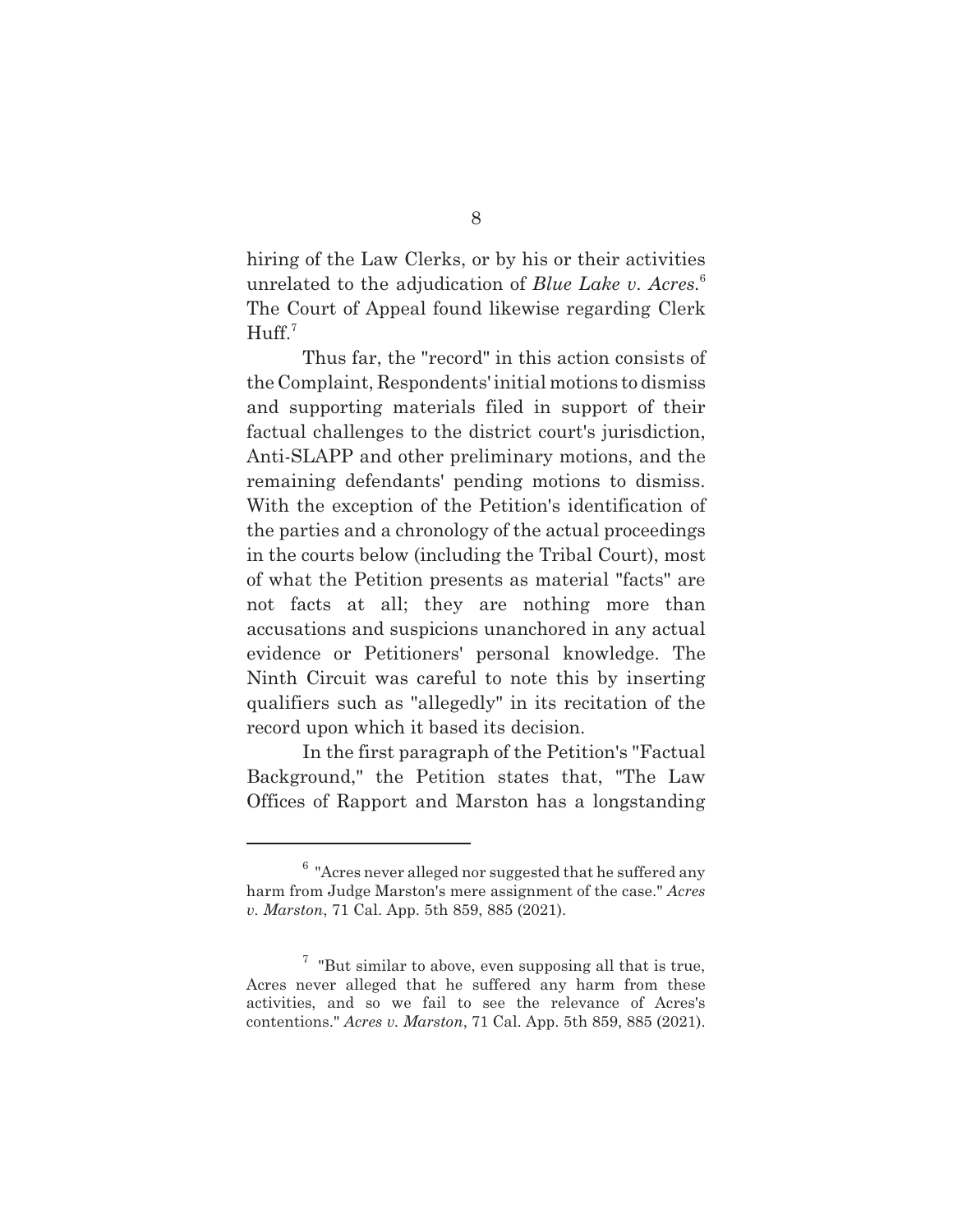relationship with the Blue Lake Rancheria." Pet., p.2. The Ninth Circuit specifically noted that the Complaint *alleged* a long-standing relationship between the Law Offices of Rapport and Marston and the Tribe. App. 8a. This was not found as a fact, and it is not a fact at all. "The Law Offices of Rapport and Marston" as such is not a legal entity at all, and thus has no relationship with the Tribe. As demonstrated by the sworn and unrebutted declarations of David Rapport (Dkt. 32-6) and Lester Marston (Dkt. 32-4) submitted in support of Respondents' original factual challenge to the district court's jurisdiction based on the Tribe's sovereign immunity, David Rapport and Lester Marston are sole practitioners who share office space and overhead, but have entirely separate contractual relationships with their respective clients, including the Tribe, and they do *not* share revenues. The "Law Offices of Rapport and Marston" are exactly that: literally offices, not a law firm.

In the second paragraph of the Petition's "Factual Background" (Pet. p. 2), Petitioners state that Tribal Court Clerk Anita Huff "was supervised in her work by Ramsey, Blue Lake Casino's CEO." Petitioners repeat this allegation in the fourth paragraph of their statement of the case's procedural history. Pet. p. 4. This is incorrect. In fact, Ramsey occupied multiple positions in the Tribe's government, including elected Vice Chairperson, Tribal Administrator, and Associate Judge of the Tribal Court (although not in the Tribe's lawsuit against Petitioners), as well as serving as the Casino's CEO.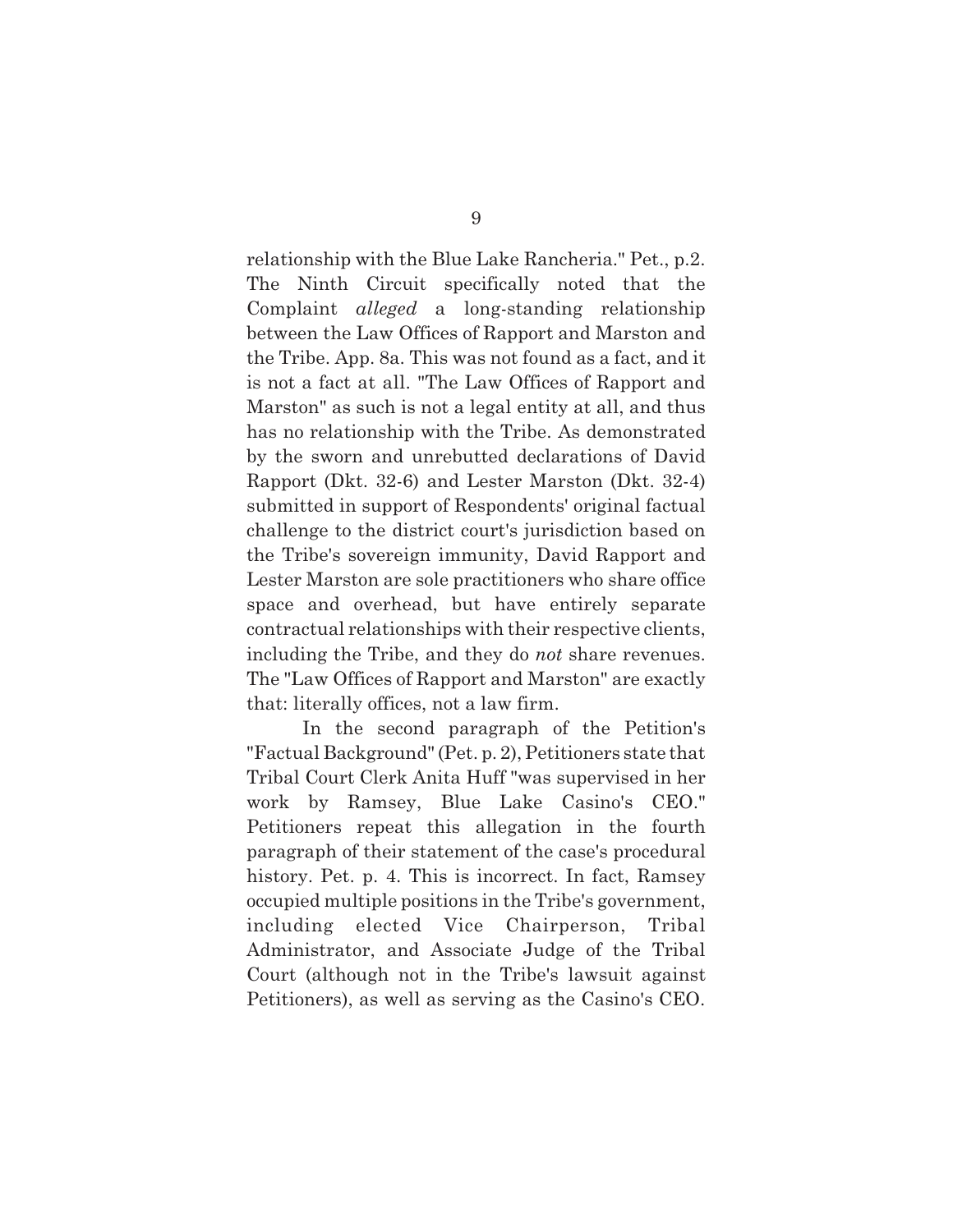Respondent Huff also performed multiple duties for the Tribe, including serving as the Tribal Court Clerk. As the district court found, "[i]n her role as Tribal Administrator, Ramsey was responsible for the day to day business affairs of the Tribal Government, and supervised the work of Clerk Huff." App. 54(a). In other words, Ramsey did not supervise Clerk Huff in Ramsey's capacity as Casino CEO.

Finally, the Petition assumes, with absolutely no evidentiary support, and contrary to the sworn declarations of David Rapport (Dkt. 32-6) and Lester Marston (Dkt. 32-4), that Respondents Marston, Huff, and Judge Marston's four Law Clerks all somehow were involved in a malicious conspiracy against Petitioners. Adjectives and speculation are not facts, and Respondents' unrebutted sworn declarations show exactly the opposite: *i.e.*, Judge Marston knew nothing of either the agreement between the Tribe and Petitioners or *Blue Lake v. Acres* until he reviewed the Tribe's Complaint filed in that action, and had no *ex parte* contacts with any of the lawyers or parties involved in that action; although Clerk Huff mistakenly issued an incorrect summons in *Blue Lake v. Acres*, she quickly corrected her error and issued the correct summons, she rejected one of Petitioner Acres' Tribal Court filings as non-compliant with the Tribal Court's rules, and she served orders and received and filed pleadings in that action; and none of the Law Clerks had prior knowledge of *Blue Lake v. Acres* and no involvement in that action other than assisting Judge Marston by performing legal research, drafting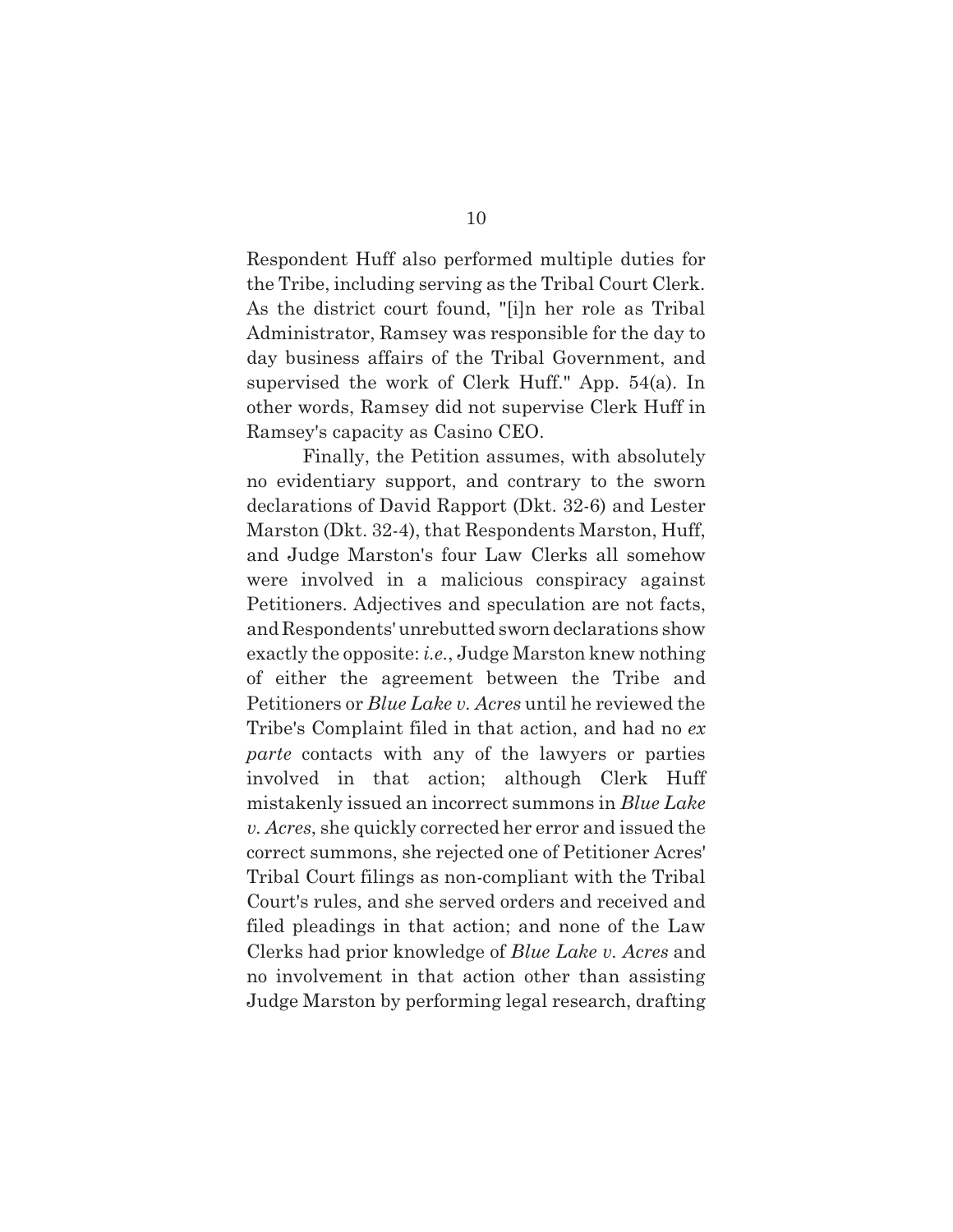opinions and orders for his use, and assisting him in conducting hearings in the case.

Unlike the court employee in *Forrester v. White*, 484 U.S. 219 (1988) whose suit against the judge who demoted and then discharged her was based on violating her federally-protected rights against discriminatory treatment, neither Judge Marston's hiring of the Law Clerks, nor Clerk Huff's mistaken issuance of the original summons in *Blue Lake v. Acres*, violated Petitioners' federally-protected civil rights.

#### **REASONS FOR DENYING THE PETITION**

The Petition purports to present the question whether,

> this Court's "functional" approach to absolute immunity be discarded to allow absolute judicial immunity to bar claims against court employees for their administrative, ministerial, or conspiratorial conduct if that employee or their conduct is "intimately connected with" or "integral to" the judicial process?

For the reasons set forth in the Introduction of this brief in opposition to the Petition, in the context of this case this question is a pure abstraction, because the Ninth Circuit's decision substantively applied the "judicial function" approach to applying absolute judicial and quasi-judicial immunity established by *Forrester v.White*, and *Antoine v. Byers Anderson*: *i.e.*,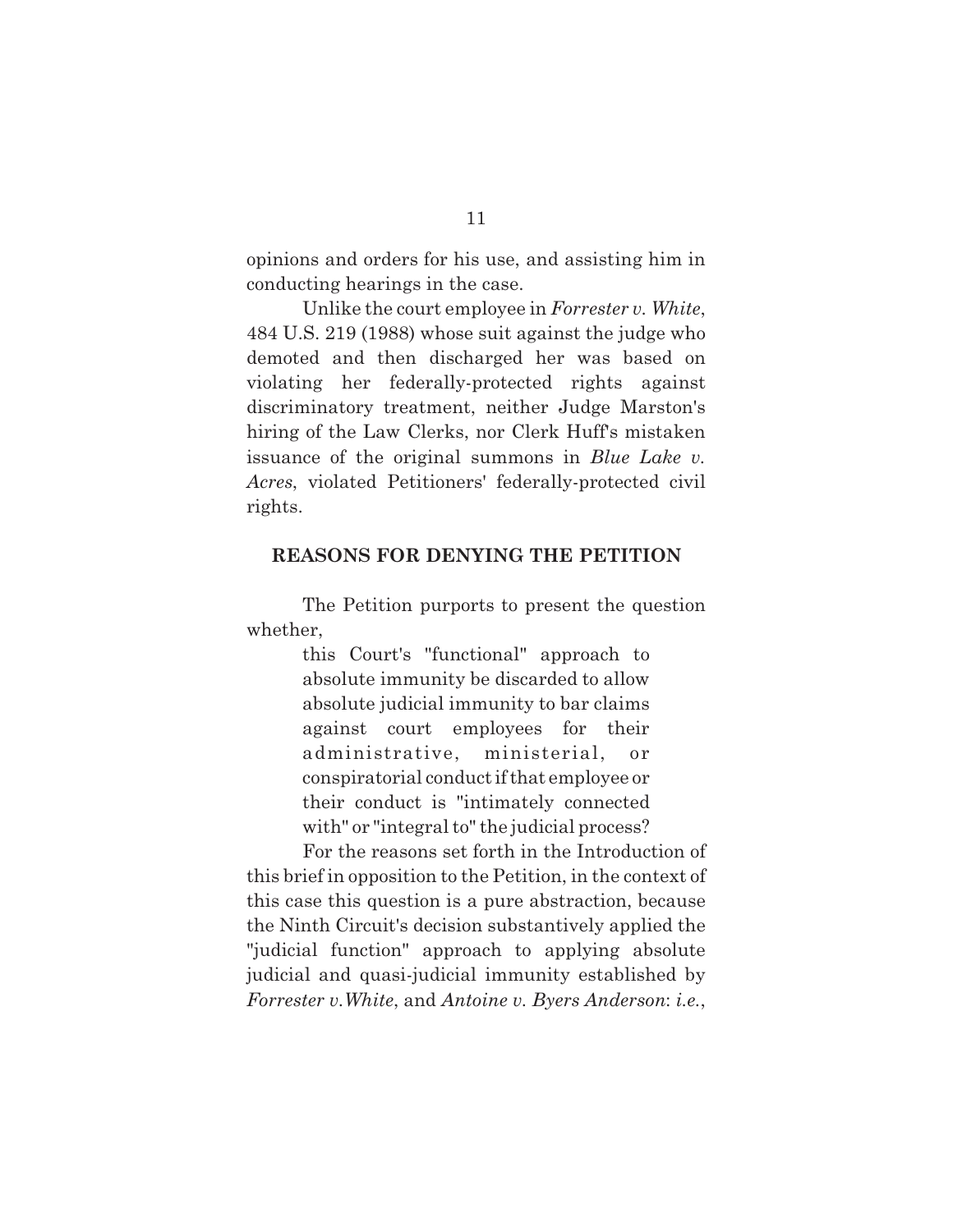functions directly involved in and necessary for the adjudication of disputes. Moreover, the entire action is likely to be mooted by its dismissal on remand. Accordingly, the Petition should be denied.

### **I. THE PETITION SHOULD BE DENIED AS PREMATURE.**

As noted above, all eleven defendants remaining in the action on remand from the Court of Appeals have filed motions to dismiss under F.R.Civ.P.  $12(b)(1)$ ,  $(2)$  and/or  $(6)$ , or in the alternative under F.R.Civ.P. 12(e) for an order requiring Petitioners to file a more definite statement. Those motions are set for hearing on May 18, 2022.

The purported factual allegations of the Complaint are the same for all of the defendants, including the Tribal Court personnel. Thus, if the district court grants the pending motions to dismiss for failure to state a claim upon which relief may be granted, the entire action would become moot as to all named defendants, including Judge Marston, Clerk Huff, and the Law Clerks. Even if the district court were to determine that Petitioner ABI has stated one or more claims based on California law, if the district court were to determine that Petitioners have not stated and cannot state a claim for relief under RICO, the district court most likely would exercise its discretion to decline to exercise supplemental jurisdiction over Petitioner ABI's non-federal claims. In either event, there no longer would be a live case or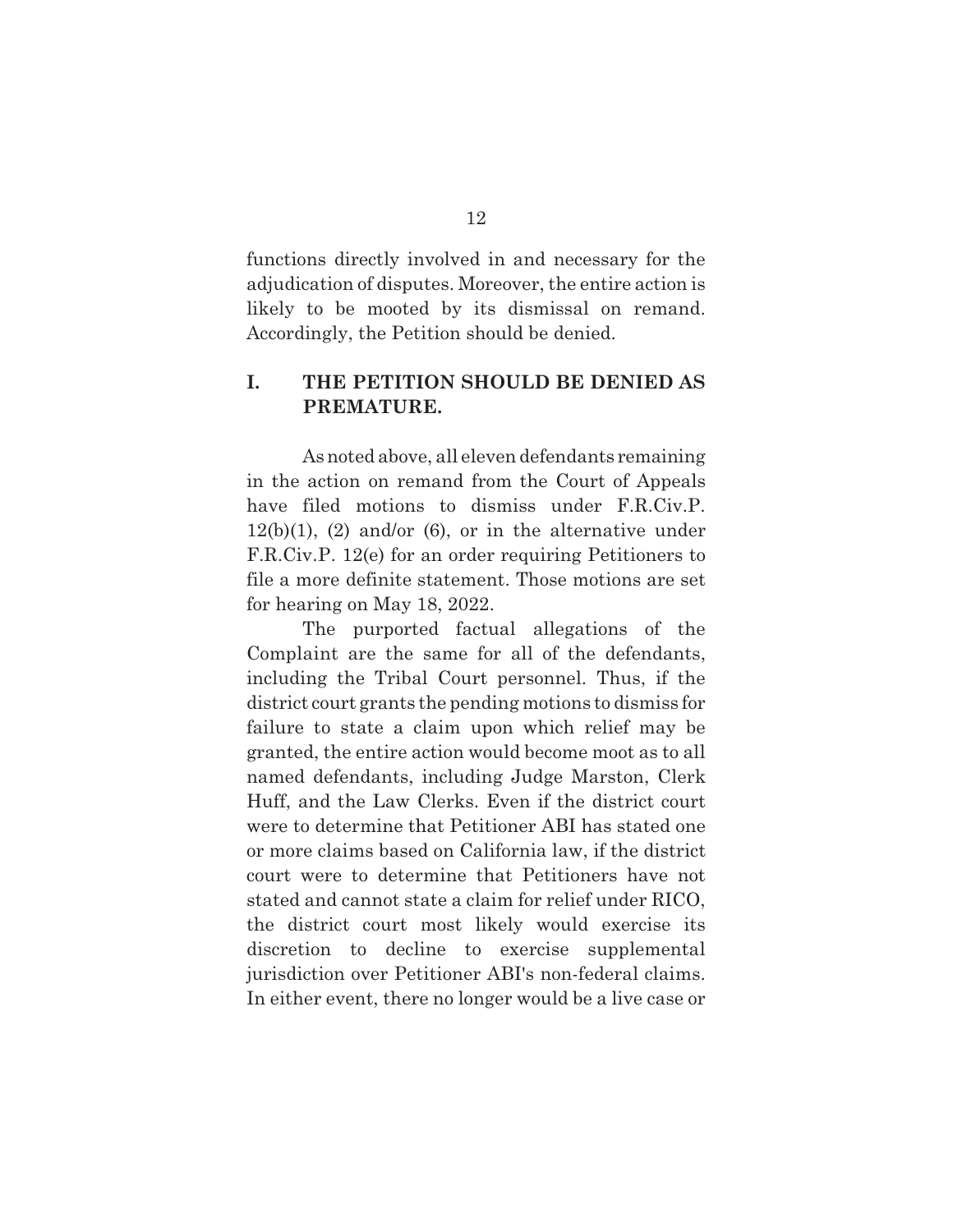controversy left for this Court to adjudicate.

## **II. SUBSTANTIVE REASONS FOR DENYING THE PETITION.**

Petitioners contend that various federal appellate circuits, including the Ninth Circuit in this case, have departed from what Petitioners describe as this Court's long-established principle that judges and others in a government's judicial system who are performing functions unrelated to the resolution of disputes between adversarial litigants possess only qualified immunity to suits for money damages when sued in their individual capacities. In fact, the Ninth Circuit's decision in this case is entirely consistent with this Court's "judicial function" test for absolute judicial or quasi-judicial immunity as articulated in *Antoine v. Byers Anderson* and *Forrester v. White*, 8 because the acts for which Petitioners contend that Respondents Judge Marston, Clerk Huff and the Law Clerksmay be sued individually for money damages all were directly related to the Tribal Court's adjudication of *Blue Lake v. Acres*: *i.e.*, presiding over hearings and issuing orders (Judge Marston); issuing Tribal Court

<sup>8</sup> *Forrester v. White* was superseded by an amendment to 42 U.S.C. § 1983 "that in any action brought against a judicial officer for an act or omission taken in such officer's judicial capacity, injunctive relief shall not be granted unless a declaratory decree was violated or declaratory relief was unavailable." The amendment did not otherwise alter absolute judicial immunity to suits for money damages based on acts performed in a judicial capacity.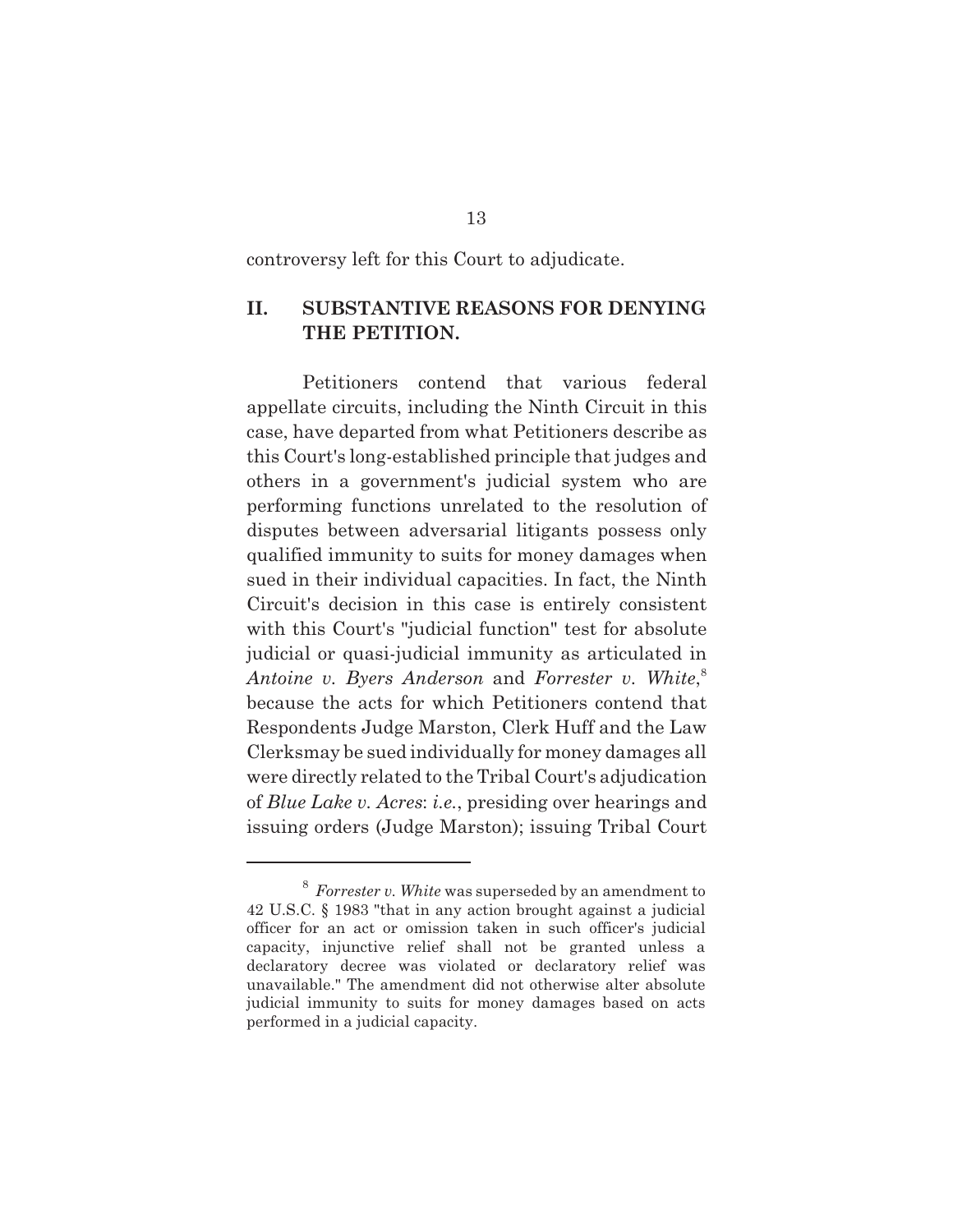process, determining that a pleading does not comply with court rules, and serving orders on parties (Clerk Huff); and performing legal research for and assisting Judge Marston's drafting of opinions and orders (the Law Clerks). All of these functions were integral to the actual adjudication of *Blue Lake v. Acres*, not to the Tribal Court's internal administration, none were purely ministerial, and none violated Petitioners' constitutional rights.

Of the cases cited by Petitioners to substantiate their assertion that the Ninth and District of Columbia Circuits have failed to adhere to this Court's "functional" standard for absolute vs. qualified judicial and quasi-judicial immunity as articulated in *Antoine v. Anderson Byers* and *Forrester v. White*, almost all<sup>9</sup> involved actions asserting violations of constitutional rights, most commonly brought pursuant to federal statutes such as 42 U.S.C. §§ 1983 or 1985 that create causes of action for money damages, where the distinction between absolute and qualified immunity is most relevant.<sup>10</sup> Moreover, contrary to Petitioners'

<sup>9</sup> *Ibeabuchi v. Johnson*, 744 F. App'x 449 (9th Cir. 2018); *Moore v. Rosenblatt*, 749 F. App'x 604 (9th Cir. 2019); *Maness v. Dist. Ct.*, 495 F.3d 943 (8th Cir. 2007); *Snyder v. Nolen*, 380 F.3d 279 (7th Cir. 2004 ); *Clay v. Allen*, 242 F.3d 679 (5th Cir. 2001); *Gross v. Rell*, 585 F.3d 72 (2nd Cir. 2009); *Oliva v. Heller*, 839 F.2d 37 (2nd Cir. 1988); *Moore v. Brewster*, 96 F.3d 1240 (9th Cir. 1996); *Sindram v. Suda*, 986 F. 2d 1459 (D.C. Cir. 1993) (while not an action under 42 U.S.C. § 1983, the plaintiff alleged an unconstitutional deprivation of access to the courts).

 $10$  Had Petitioners asserted such a claim, their remedy would have been limited to petitioning the district court for a writ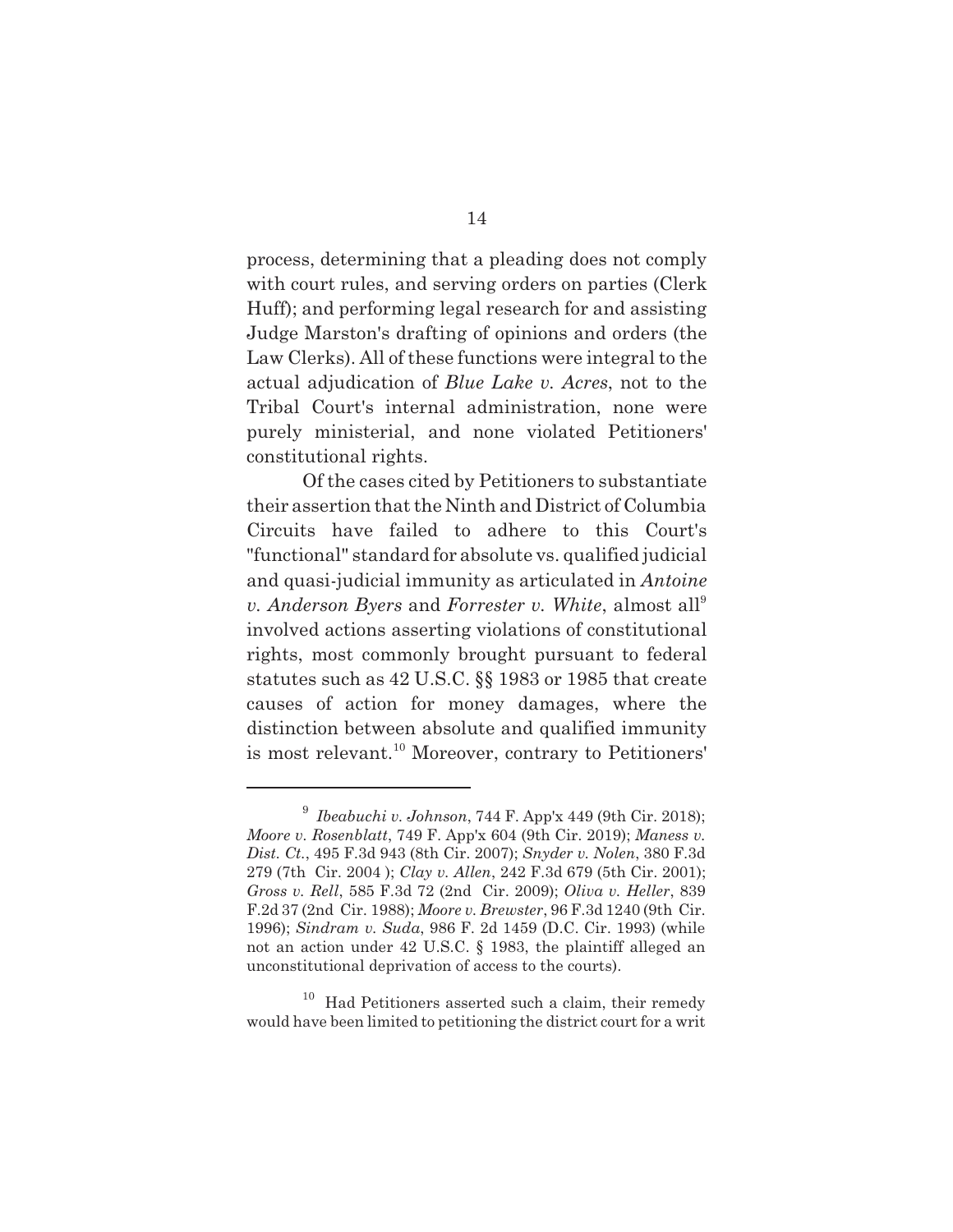assertion, both the Ninth and D.C. Circuits actually analyze immunity based on function in relation to the adjudicatory process, not on mere job titles or matters of internal court administration.

The other cases cited by Petitioners as illustrative of a purported split among the Circuits are readily distinguishable, or do not show a split at all. *Lorenz v. Suter*, 382 F.App'x 1 (D.C. Cir. 2010) did not involve an adjudication of whether the this Court's Clerk possessed absolute or qualified immunity; rather, the D.C. Circuit Court of Appeals held that no court other than the Supreme Court has jurisdiction to review any action by the Supreme Court or its staff.

The Ninth Circuit's decision in *In re Castillo*, 297 F.3d 940, 951 (9th Cir. 2002), upheld the absolute quasi-judicial immunity of a bankruptcy trustee on grounds consistent with *Antoine v. Byers Anderson*: "Both the scheduling and giving of notice of hearings are part of the judicial function of managing the bankruptcy court's docket in the resolution of disputes." Immunity would not protect a bankruptcy trustee's handling of property that is not part of the bankruptcy estate.

*Ex Parte Virginia*, 100 U.S. 339 (1880), did not involve a civil action for money damages based upon a judge's commission of acts in the absence of all jurisdiction. It was a federal criminal prosecution of a state court judge accused of violating a federal statute

of *habeas corpus* pursuant to the Indian Civil Rights Act, 25 U.S.C. § 1303; *see Santa Clara Pueblo v. Martinez*, 436 U.S. 49, 60 (1978).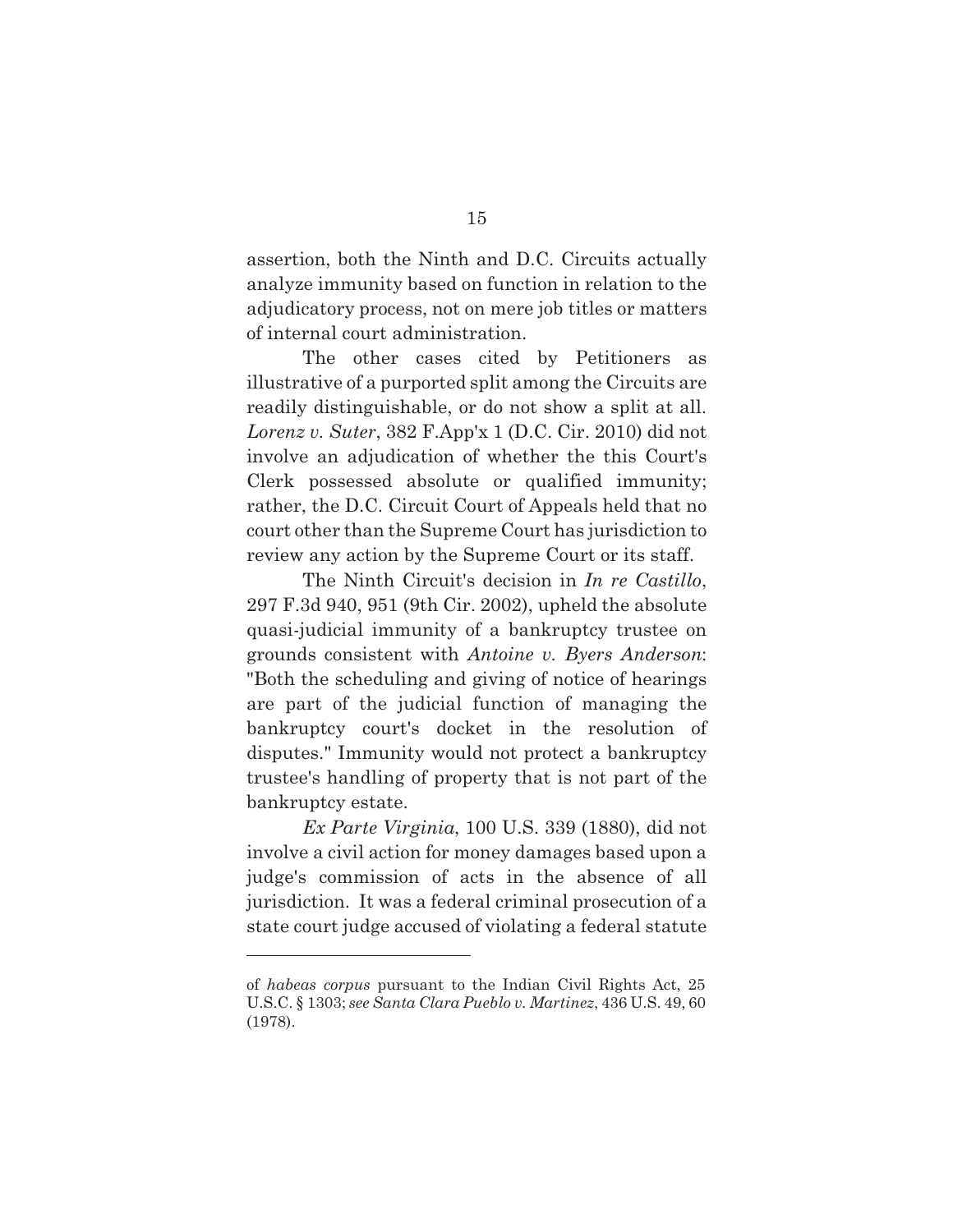that prohibited racial discrimination in the jury-selection process.

Petitioners posit several hypotheticals that they describe as variations on *Forrester v. White* to illustrate their contention that the Ninth Circuit acknowledged absolute judicial or quasi-judicial immunity based on the identity of the Tribal Court's personnel, rather than the functions they performed in that court's adjudication of *Blue Lake v. Acres*. However, those hypotheticals simply make no sense in the context of this case.

*Forrester* allowed a state court *employee* whom a judge first demoted and then fired for discriminatory reasons to sue the judge under, *inter alia*, 42 U.S.C. § 1983, for violating her federally-protected civil rights. *Forrester* did *not* entitle a *litigant* in a case pending before that same judge to sue the judge for having wrongfully discharged the court employee; if nothing else, the litigant would lack standing to do so.

Neither did *Forrester* allow a litigant in a case pending before a judge to sue the judge for a decision to retain the services of particular law clerk to work on the litigant's case, or to sue the law clerk for accepting employment and performing services for the judge in the litigant's case. At neither the district court nor Ninth Circuit level has any Respondent asserted entitlement to absolute immunity based solely on the title of the position held; rather, Respondents' arguments are, as the Ninth Circuit correctly determined, based on the judicial or quasi-judicial *functions* they performed in relation to the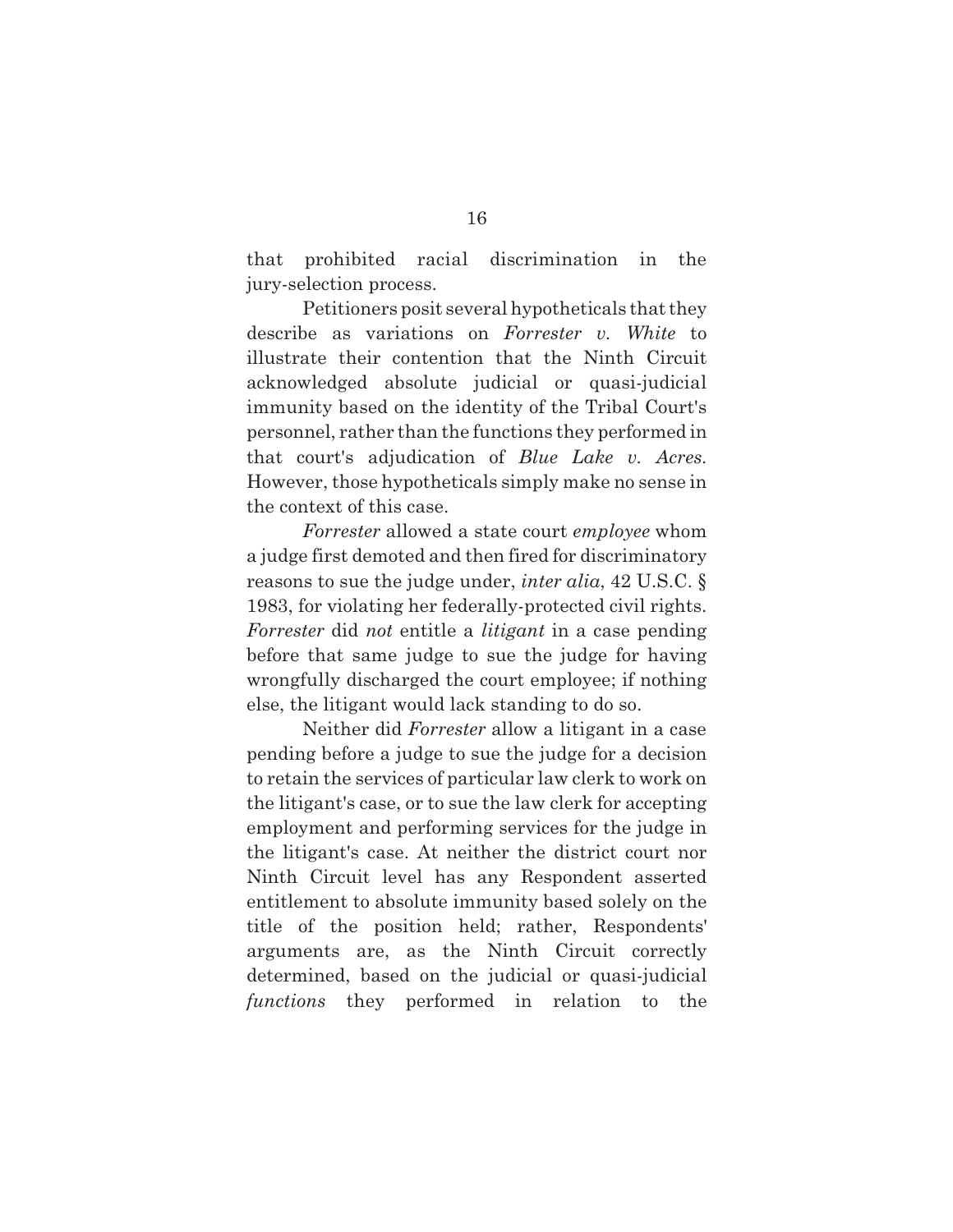adjudication of *Blue Lake v. Acres*.

Contrary to Petitioners' assertion that the "undisputed" and "straight-forward" record in this case makes it an "ideal vehicle for resolving the question presented[,].. (Petition at p. 28), the record in this case is neither undisputed nor straight-forward.

The record in this case consists of far more than the Complaint's vague, conclusory and speculative allegations, most of which are not based on Petitioners' personal knowledge, and many of which are little more than collections of pejorative adjectives, not actual facts. The record also contains sworn—and unrebutted—declarations submitted in support of their original factual challenge to the district court's jurisdiction, and those declarations provide ample support for the Ninth Circuit's determination, consistent with this Court's decision in *Antoine v. Anderson Byers*, that Petitioners' action against the Tribal Court Judge, his Law Clerks and the Court Clerk is barred by absolute judicial or quasi-judicial immunity based on Respondents' *functions* in the adjudication of *Blue Lake v. Acres*, not their job descriptions or the identities of either Tribal Court personnel or Petitioners. Moreover, the Petition does not allege or substantiate that the circumstances addressed in the Petition have occurred or are likely to reoccur with sufficient frequency as to present a problem serious enough to warrant this Court's attention.